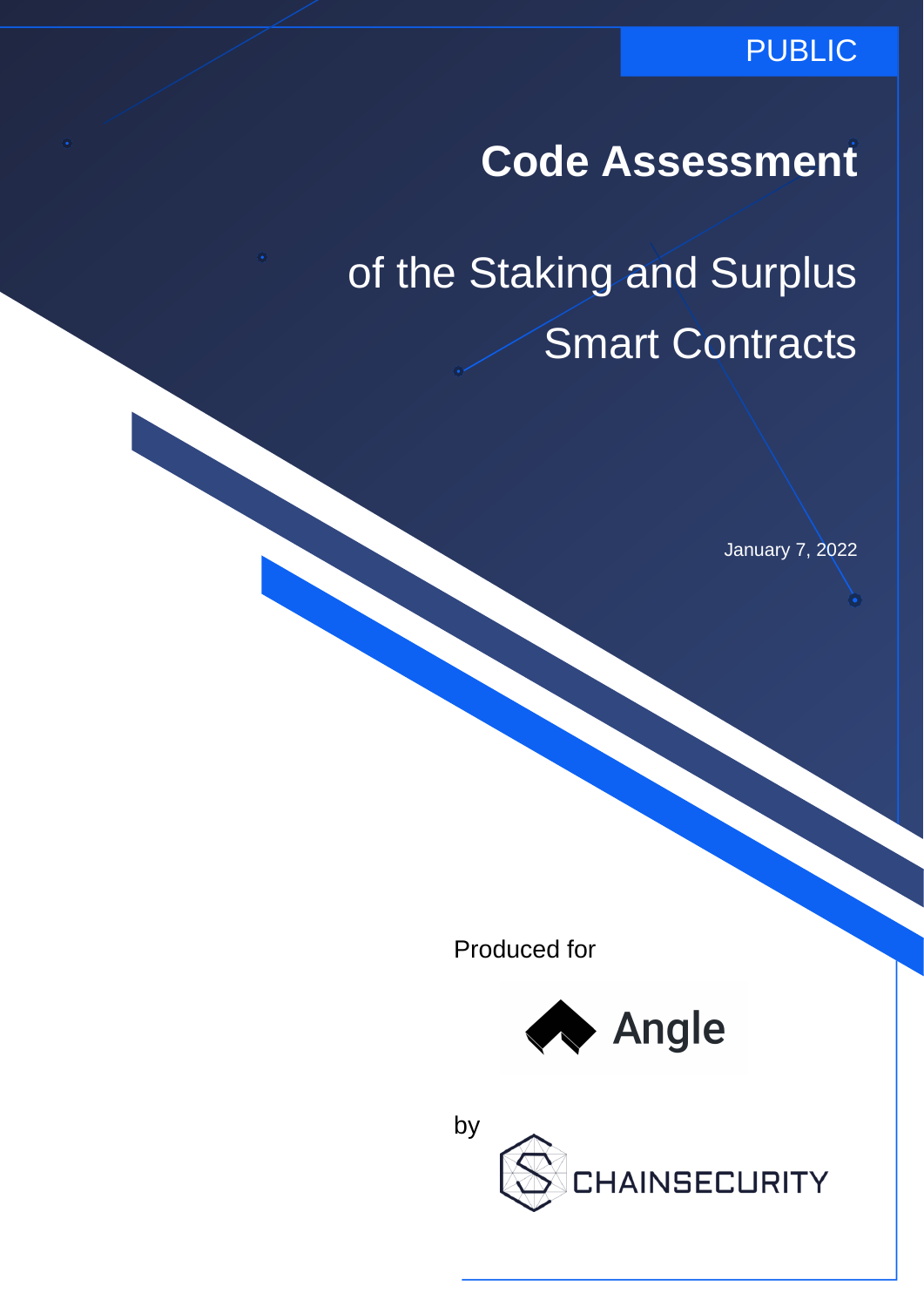# **Contents**

 $\circledS$ 

| <b>1 Executive Summary</b>      | 3               |
|---------------------------------|-----------------|
| <b>2</b> Assessment Overview    | $5\phantom{1}$  |
| <b>3 System Overview</b>        | 6               |
| 4 Limitations and use of report | 9               |
| 5 Terminology                   | 10 <sub>1</sub> |
| <b>6 Findings</b>               | 11              |
| <b>7 Resolved Findings</b>      | 14              |
| 8 Notes                         | 21              |
|                                 |                 |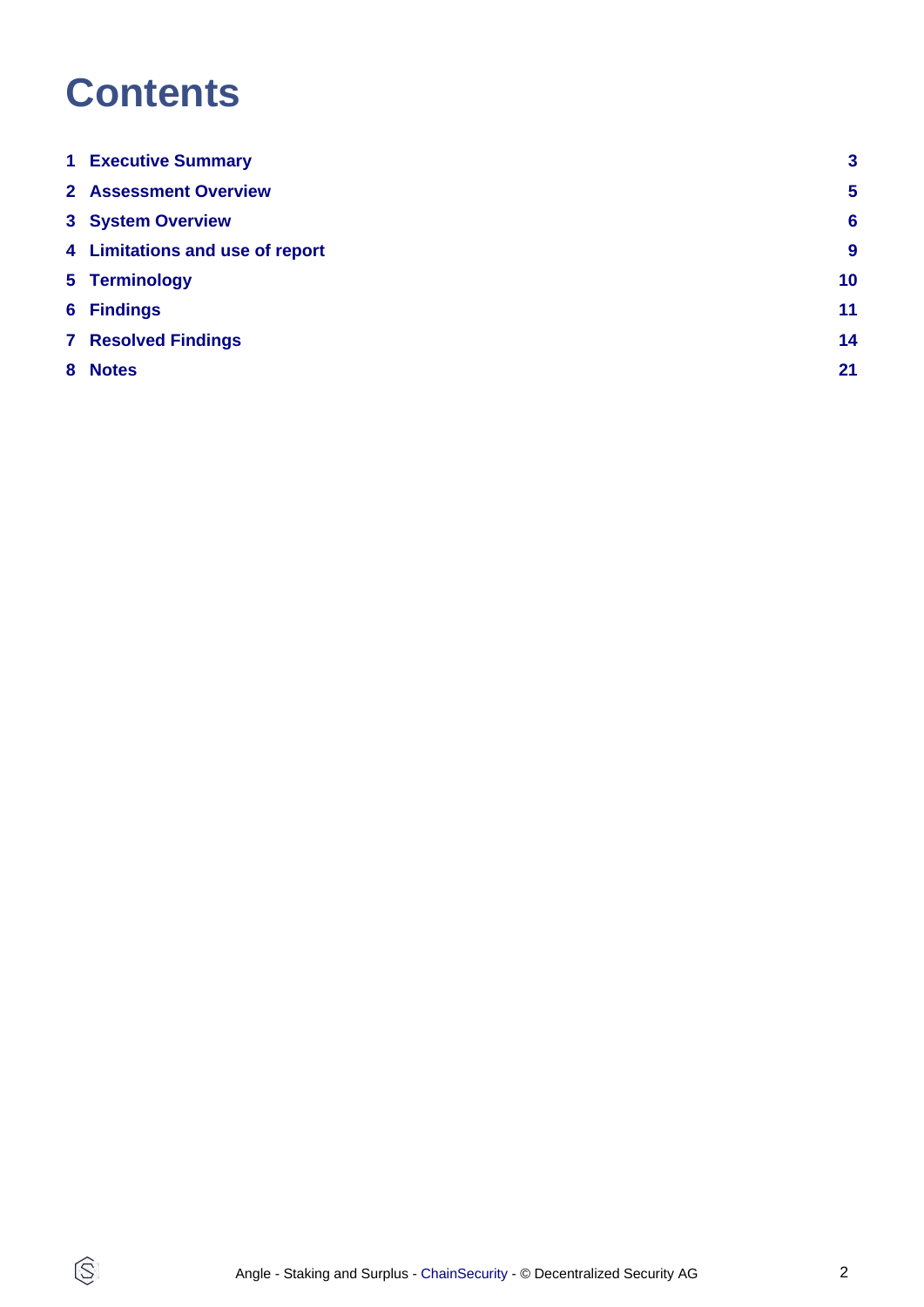# <span id="page-2-0"></span>**1 Executive Summary**

#### Dear Angle Team,

Thank you for trusting us to help Angle with this security audit. Our executive summary provides an overview of subjects covered in our audit of the latest reviewed contracts of Staking and Surplus according to [Scope](#page-4-1) to support you in forming an opinion on their security risks.

Angle implements a decentralized, over-collateralized stablecoin protocol. This report is an extension to the main audit report and reviews the new Angle staking and surplus extension. The staking functionality has been changed completely. The surplus extension introduces an additional fee in the PoolMaster contract where a part of the profit of a strategy is taken as surplus, converted into the selected token and deposited into the FeeDistributor. The FeeDistributor later distributes to veAngle holders (long term admins).

The most critical subjects covered in our audit are the security of the new contracts, the functional correctness and the impact of these changes on the existing system.

Contrary to the extensive documentation which exists for the main Angle Protocol, no documentation exists for the new functionality. This not only makes the understanding of the code more difficult but also prevents this review from cross checking if the implemented behavior matches the expected and documented behavior. Instead we had to make assumptions on the expected behavior. Based on our discussions, we assume that the documentation will be published in a timely manner since the changes impact the agents in the current system, notably the standard liquidity providers.

In the final iteration after the intermediate reports no issues remain open while two issues are acknowledged. The functional correctness is high.

Overall we find that the codebase in its current state provides a high level of security.

It is important to note that security audits are time-boxed and cannot uncover all vulnerabilities. They complement but don't replace other vital measures to secure a project.

The following sections will give an overview of the system, our methodology, the issues uncovered and how they have been addressed. We are happy to receive questions and feedback to improve our service.

Sincerely yours,

ß

**ChainSecurity**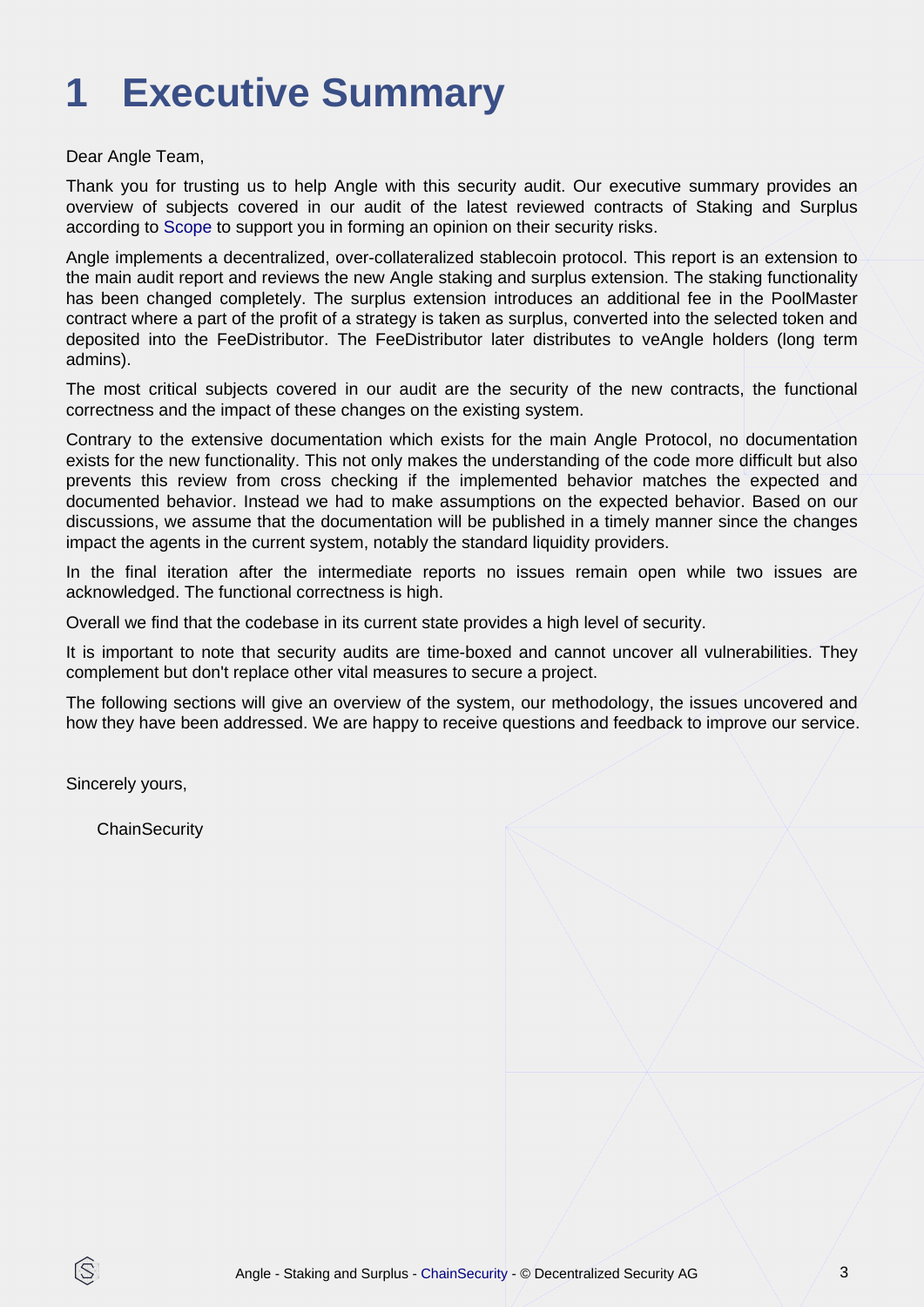# **1.1 Overview of the Findings**

Below we provide a brief numerical overview of the findings and how they have been addressed.

| <b>Critical</b> -Severity Findings | $\overline{0}$ |
|------------------------------------|----------------|
| <b>High-Severity Findings</b>      | 1              |
| • Code Corrected                   | 1              |
| <b>Medium</b> -Severity Findings   | $\overline{4}$ |
| • Code Corrected                   | $\overline{A}$ |
| (Low)-Severity Findings            | 12             |
| <b>• Code Corrected</b>            | 8              |
| • Specification Changed            | 1              |
| cknowledge                         | 3              |

 $\circledS$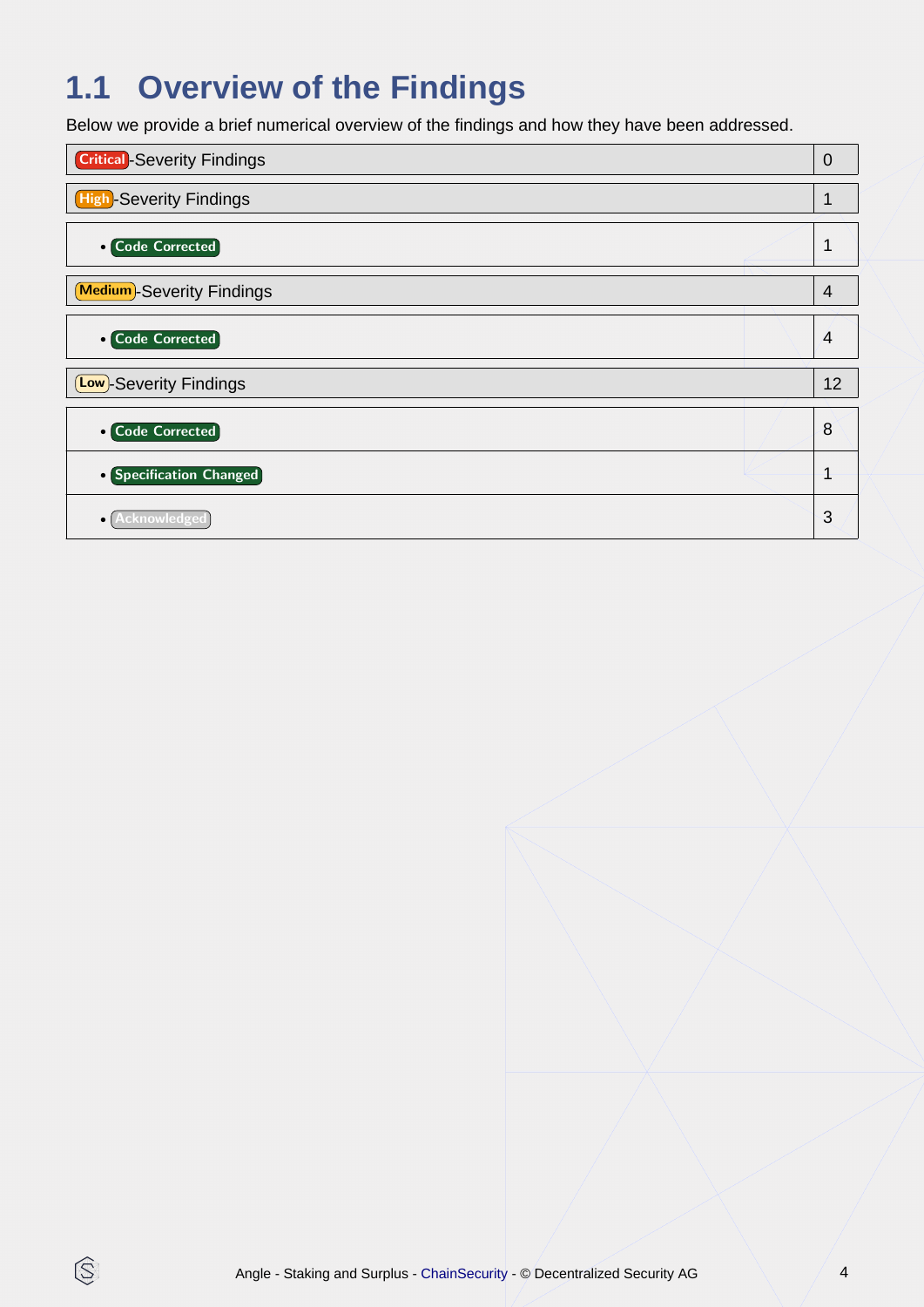# <span id="page-4-0"></span>**2 Assessment Overview**

In this section we briefly describe the overall structure and scope of the engagement including the code commit which is referenced throughout this report.

## <span id="page-4-1"></span>**2.1 Scope**

The assessment was performed on the source code files inside the Staking and Surplus repository based on the documentation files. The table below indicates the code versions relevant to this report and when they were received.

| Date            | Commit Hash                              | <b>Note</b>          |
|-----------------|------------------------------------------|----------------------|
| December 7 2021 | d70b2f1a5ec994ea4dc82f0371eed42ecbf84fa7 | Initial Version      |
| January 3 2022  | bad70b4dd14a3913746cc42a14ff9907aeaf2018 | Second Version       |
| January 7 2022  | 9c86a1d5cd0b6202b8fb823ac16da7b5d6c163a6 | <b>Final Version</b> |

For the solidity smart contracts, the compiler version 0.8.7 was chosen to be in line with the core contracts already deployed. For the vyper smart contracts, the compiler version 0.2.15 was chosen. For the second version of the contracts, vyper compiler version 0.2.16 was chosen.

This review is an extension to the main audit of the Angle system. For the original audit, please refer to the report [https://chainsecurity.com/security-audit/angle-protocol/.](https://chainsecurity.com/security-audit/angle-protocol/)

This extension consists of two parts and following smart contracts were in scope for this review:

#### **SurplusDistribution**:

- BaseSurplusConverter.sol
- SurplusConverterSanTokens.sol
- SurplusConverterUniV2Sushi.sol
- SurplusConverterUniV3.sol
- PoolManager contracts (focusing on the new functionality / diff to the main audit)

#### **Staking**:

- AngleDistributor.sol
- LiquidityGaugeV4 (the diff with Curve's [LiquidityGaugeV4\)](https://github.com/curvefi/curve-dao-contracts/blob/f1e11c83bc343bfbdddaaec20171774125878e91/contracts/gauges/LiquidityGaugeV4.vy)

### **2.1.1 Excluded from scope**

All other smart contracts not listed above. Notably this includes the FeeDistributor, FeeDistributorMulti, veBoost, veAngle and GaugeController contracts which are part of the new extension. These contracts are unmodified forks which have been audited by third parties.

The whole system was reviewed as part of another report linked above. Changes since the previous audit unrelated to the new extension are not part of this review.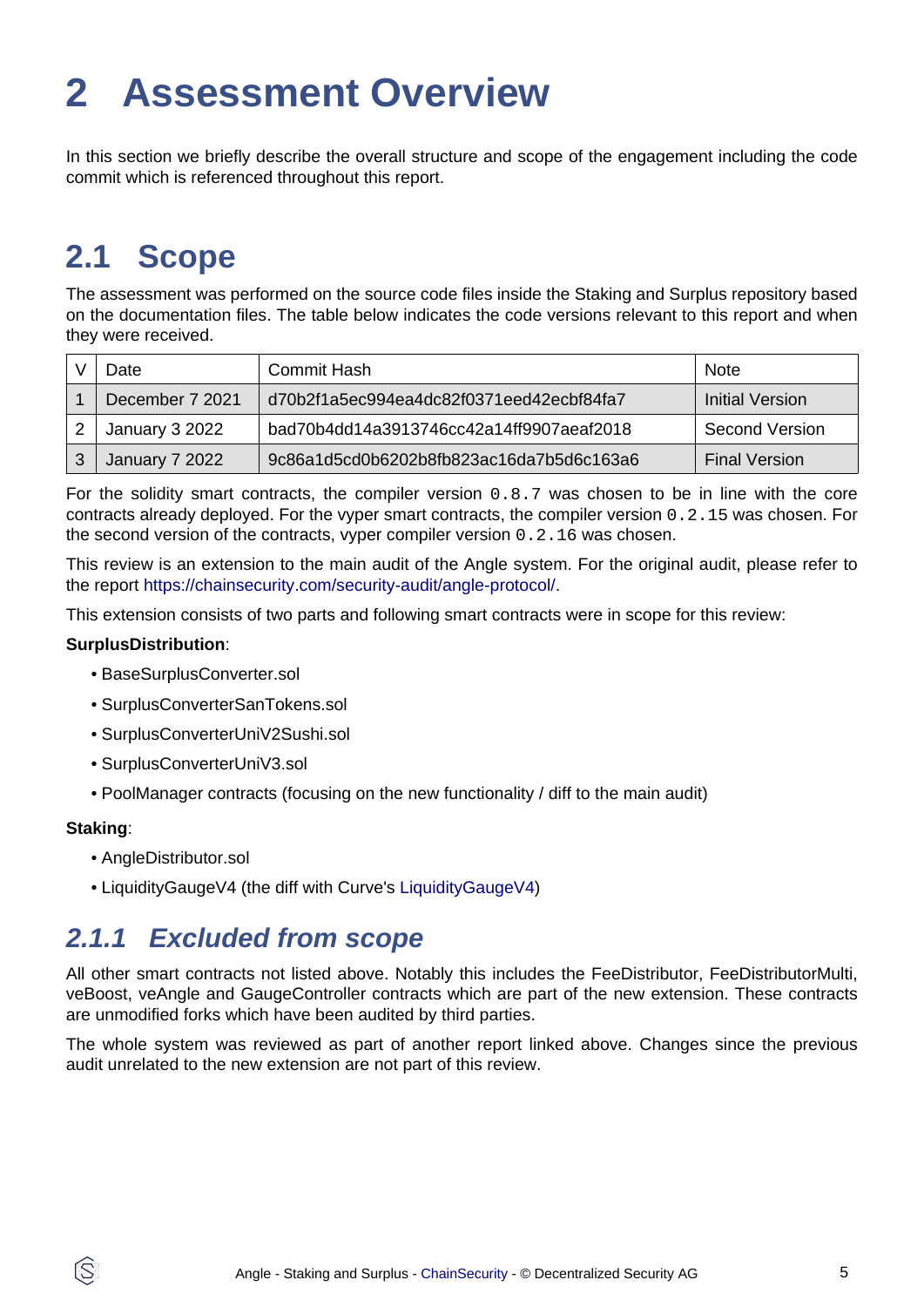# <span id="page-5-0"></span>**3 System Overview**

For the original audit including an overview of the whole Angle system, please refer to the previous [report](https://chainsecurity.com/security-audit/angle-protocol/)

This extension introduces a new staking system and a new admin fee in form of surplus distribution.

## **3.1 New Staking System**

.

ÍS)

The old staking contracts will be replaced by the new staking system consisting of the following contracts:

**AngleDistributor:** The AngleDistributor contract redistributes AngleRewards in the form of AngleTokens to so called gauges (staking contracts). Eligible gauge contracts receive rewards every week. This reward has to be claimed per gauge. The claiming functionality automatically handles all unclaimed reward epochs of the respective gauge. Every week the reward for this epoch decreases by a predefined factor.

Multiple different types of gauges are supported:

- GaugeType 0: Mainnet gauge such as the LiquidityGaugeV4. Fully trusted. Receives full approval to transfer the reward tokens from the AngleDistributor contract. Upon payout the distributor calls deposit\_reward\_token() on the gauge passing the reward token plus the reward amount. A more detailed description of the LiquidityGaugeV4 can be found below.
- GaugeType 1: The Perpetual contracts. As before in the initial staking system, perpetuals automatically stake the brought amount. This gauge type receives its reward tokens transfer before the AngleDistributor calls notifyRewardAmount() which it must implement.
- GaugeType 2: Supports a contract with an interface otherwise not supported by the AngleDistributor. Transfers the reward tokens to the gauge but does not call any function on the gauge.
- GaugeType >2: This means the gauge is on another chain. The AngleDistributor increases the allowance of this gauge address before calling pullAndBridge() passing the amount as parameter.

**LiquidityGaugeV4:** User can stake with their stable tokens and receive in exchange Angle tokens. It's possible that additional reward tokens are added.

More contracts are part of the new staking system (GaugeController, veBoostProxy) which however are not part of this review.

# **3.2 Surplus Distribution**

Profits reported by a Strategy to the PoolManager are now split in three parts. A new admin fee has been introduced which receives a part of the profit or if possible has to cover a part of the reported loss. This new fee can be configured by setting interestsForSurplus which represents a percentage. Upon each execution of PoolManager.report(), interestsAccumulated is updated, the amount stored in this variable can at any time be transferred to a so called SurplusConverter (or to the FeeDistributor) contract using the unpermissioned pullSurplus function.

SurplusConverter contracts convert the input token, which usually is the pool token into the reward token set in the contract. Finally, the output token is transferred to the FeeDistributor which distributes the accrued fees to holder of veAngle (voting escrow Angle). Holders of veAngle tokens are the long term admin of the Angle system.

SurplusConverters are composable, instead of specifying the FeeDistributor as FeeDistributor one may set another SurplusConverter as FeeDistributor.

Generally a SurplusConverter implements following functionality: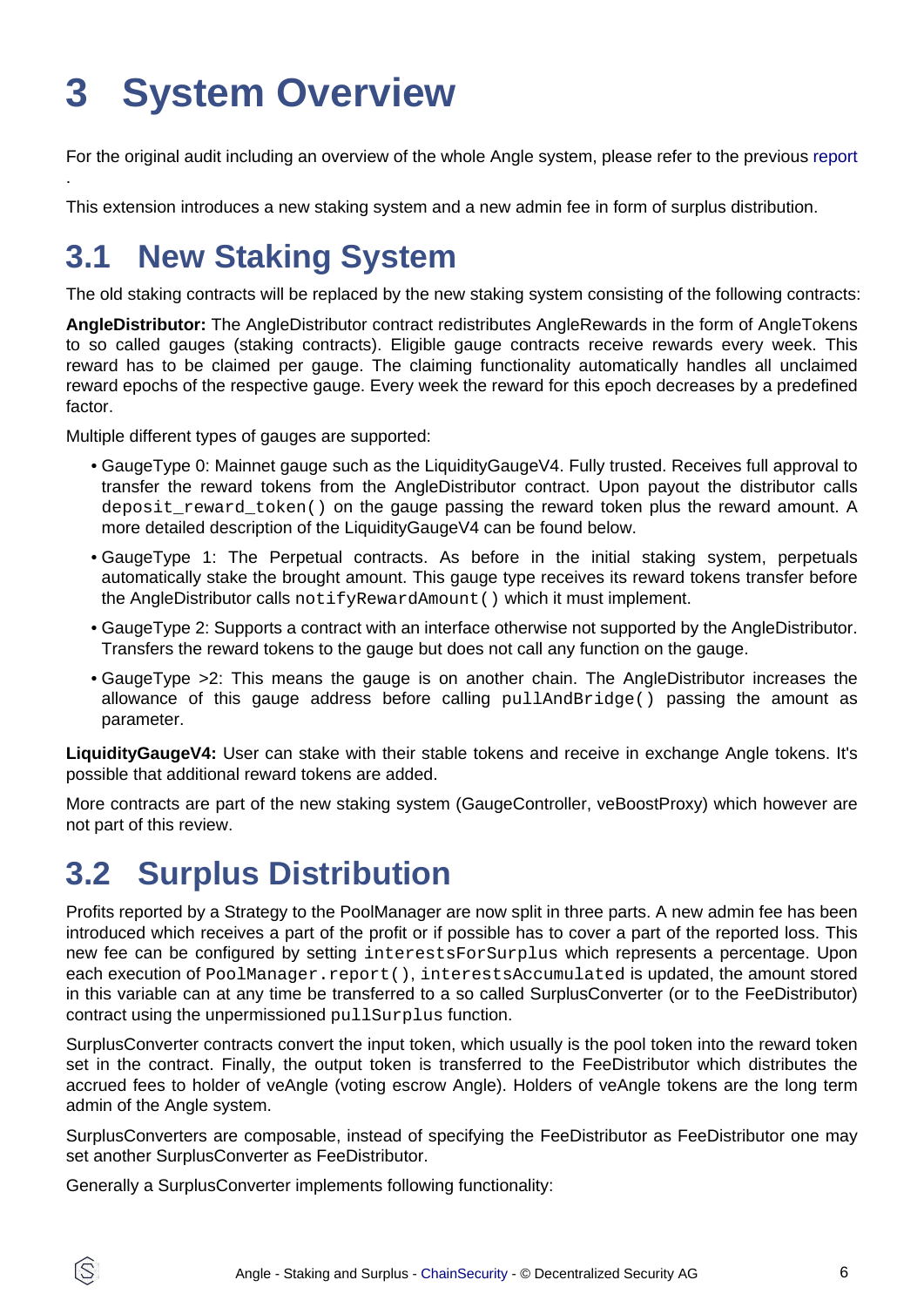- buyback(): Implements the logic to exchange the input token into the defined reward token of the contract. Permissioned function to be executed by the whitelisted role.
- burn(): Implemented to allow composability of SurplusConverter and FeeDistributor. Thus, adheres to the interface defined by the FeeDistributor. Pulls the tokens from msq.sender when called. Unpermissioned function.
- sendToFeeDistributor(): Forwards the reward tokens to the set feeDistributor. Unpermissioned function.

Furthermore the contract implements a pause functionality which is controlled by the Guardian Role. When the contract is paused, functions sendToFeeDistributor and buyback are halted.

Currently the following SurplusConverters exist:

SurplusConverters:

- SurplusConverterSanTokens.sol
	- Expects to receive the pool's underlying token, uses this token to deposit into the corresponding stable master and receive SanTokens in return. These SanToken are the reward token.
- SurplusConverterUniV2Sushi.sol
	- For the set reward token, the Guardian Role can add/remove exchange paths for any input token to be exchanged into the reward token. UniswapV2 and Sushiswap are used by this converter. If for the given input token paths for both exchanges are defined, the path with the favorable rate is taken.
- SurplusConverterUniV3.sol
	- For the set reward token, the Guardian Role can add/remove exchange paths for any input token to be exchanged into the reward token on UniswapV3.

More contracts are part of this surplus distribution (FeeDistributor, veAngle) which however are not part of this review.

## **3.3 Trust Model & Roles**

### **3.3.1 Users of the System:**

Users of the system are generally untrusted and expected to behave unpredictably. The user roles are:

Standard Liquidity Provider: Provides additional liquidity in return for interests. Untrusted Role.

Stakers/Perpetual Holders: Untrusted Role.

### **3.3.2 Privileged roles:**

Whitelisted: User allowed to trigger the buyback function in the SurplusConverter. Note that veAngle holders which are long term admins of the system eventually profit from this surplus. This role is trusted to not exploit the trade within the buyback function (sandwich, arbitrage).

Governance: A MultiSig. It is expected to behave honestly and correctly, but some safeguards should be in place in the Staking and Surplus to prevent errors. Note also that also for the surplus module and the staking mechanism, the governance could be different from the core system.

Guardian: Expected to behave honestly and correctly at all times. Fully trusted role completing the Governance for time critical actions where the governance (a DAO) may be too slow such as pausing the system should a problem arise or similar actions.

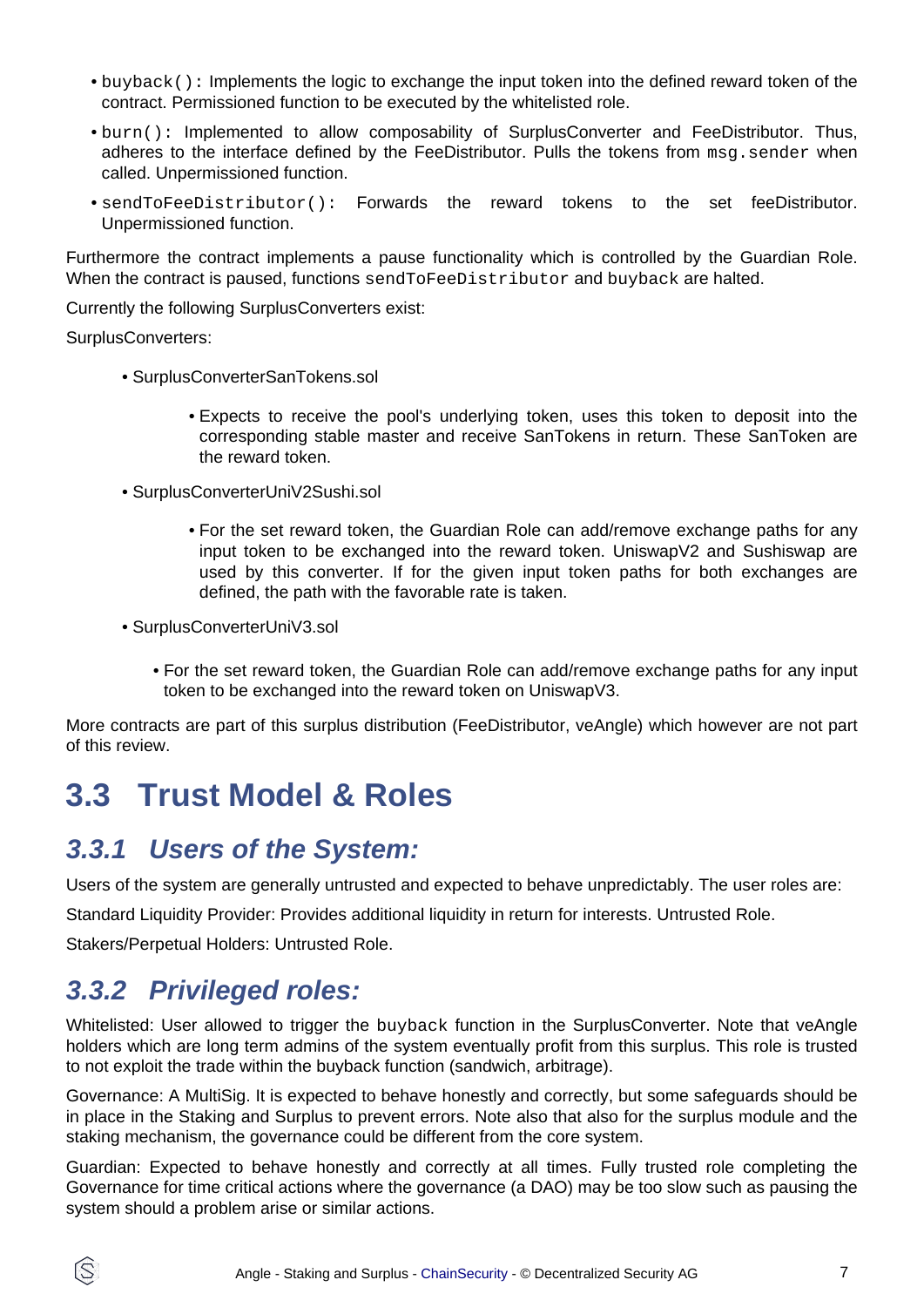GaugeController: Fully trusted, defines the allowed gauges eligible to claim rewards in the AngleDistributor contract.

LiquidityGaugeV4: The staking contract is fully trusted as it receives unlimited approval to transfer the reward token (Angle Token) from the Angle Distributor.

External DeFi Systems: UniswapV2, Sushiswap and UniswapV3 are expected to work properly as documented.

veAngle: Fully trusted. System relies on correctness of veAngle as its parameters are queried for several operations.

veBoostProxy: Fully trusted. LiquidityGaugeV4 as some operations rely on the correctness of this contract.

### **3.3.3 Changes in V2:**

IS.

- AngleDistributor can now has a delegateGauge to which, if not set to zero, all the funds are transferred meant for the gauges of type 2 to reduce gas cost. If it is set to address(0), the behaviour is as in V1.
- AngleDistributor now does not store the exact timestamp the gauge was paid but the timestamp rounded down to weeks to prevent possible lags in reward distributions.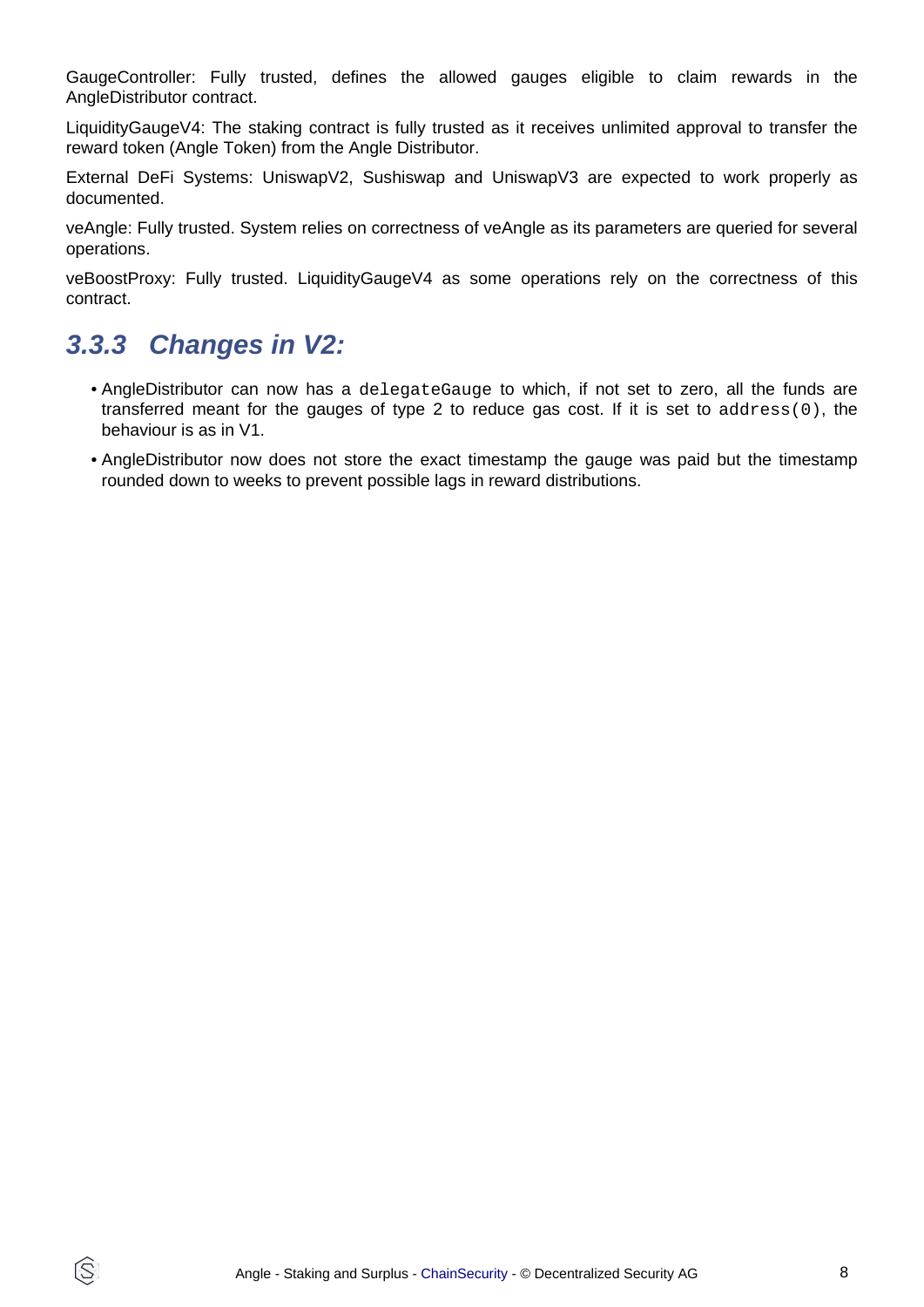# <span id="page-8-0"></span>**4 Limitations and use of report**

Security assessments cannot uncover all existing vulnerabilities; even an assessment in which no vulnerabilities are found is not a guarantee of a secure system. However, code assessments enable discovery of vulnerabilities that were overlooked during development and areas where additional security measures are necessary. In most cases, applications are either fully protected against a certain type of attack, or they are completely unprotected against it. Some of the issues may affect the entire application, while some lack protection only in certain areas. This is why we carry out a source code assessment aimed at determining all locations that need to be fixed. Within the customer-determined time frame, ChainSecurity has performed an assessment in order to discover as many vulnerabilities as possible.

The focus of our assessment was limited to the code parts associated with the items defined in the engagement letter on whether it is used in accordance with its specifications by the user meeting the criteria predefined in the business specification. We draw attention to the fact that due to inherent limitations in any software development process and software product an inherent risk exists that even major failures or malfunctions can remain undetected. Further uncertainties exist in any software product or application used during the development, which itself cannot be free from any error or failures. These preconditions can have an impact on the system's code and/or functions and/or operation. We did not assess the underlying third party infrastructure which adds further inherent risks as we rely on the correct execution of the included third party technology stack itself. Report readers should also take into account the facts that over the life cycle of any software product changes to the product itself or to its environment, in which it is operated, can have an impact leading to operational behaviours other than initially determined in the business specification.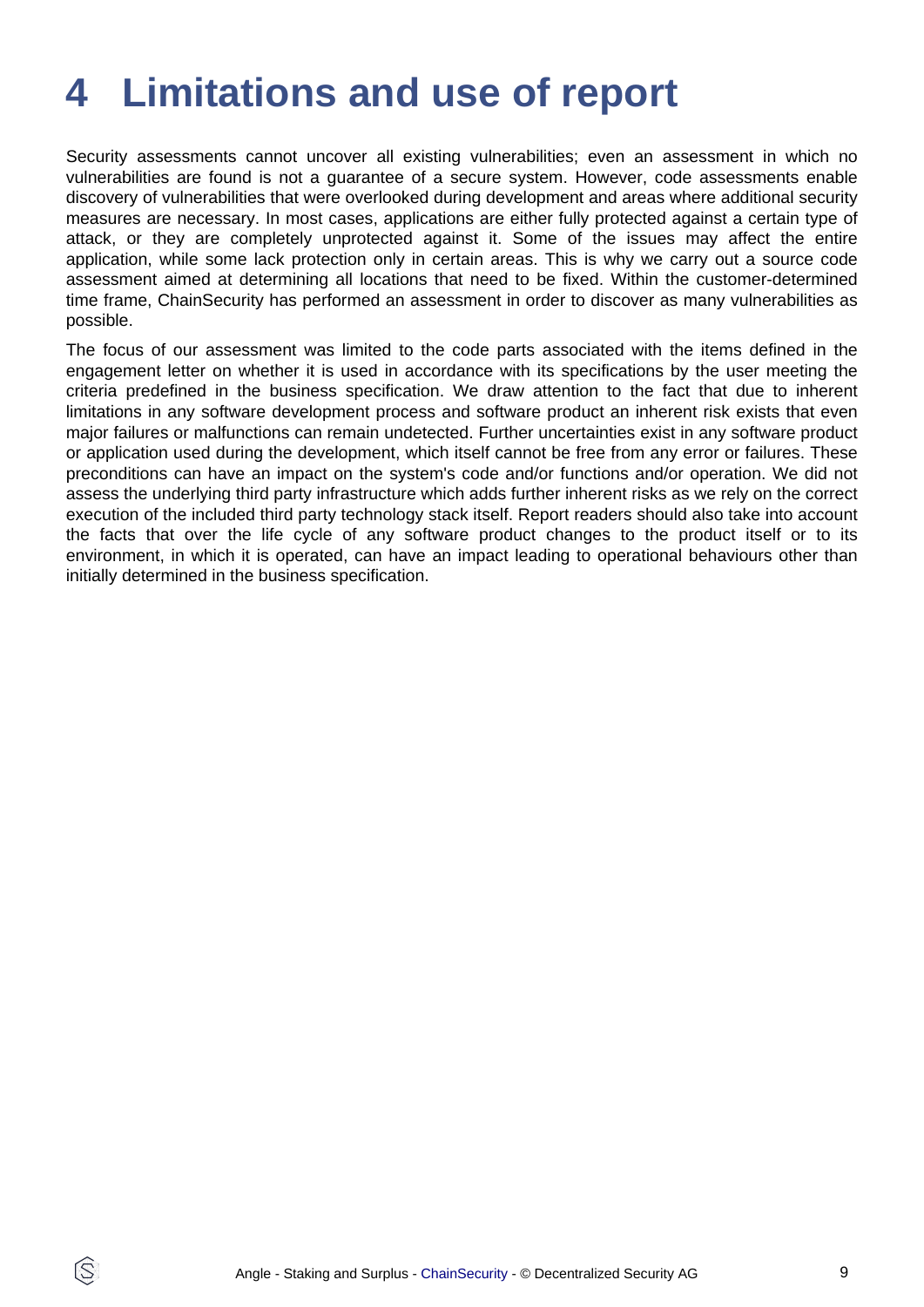# <span id="page-9-0"></span>**5 Terminology**

ĺS

For the purpose of this assessment, we adopt the following terminology. To classify the severity of our findings, we determine the likelihood and impact (according to the CVSS risk rating methodology).

- Likelihood represents the likelihood of a finding to be triggered or exploited in practice
- Impact specifies the technical and business-related consequences of a finding
- Severity is derived based on the likelihood and the impact

We categorize the findings into four distinct categories, depending on their severities. These severities are derived from the likelihood and the impact using the following table, following a standard risk assessment procedure.

| <b>Likelihood</b> | <b>Impact</b>   |             |               |
|-------------------|-----------------|-------------|---------------|
|                   | High            | Medium      | Low           |
| High              | <b>Critical</b> | <b>High</b> | <b>Medium</b> |
| Medium            | High            | Medium      | $\lfloor$ Low |
| Low               | <b>Medium</b>   | Low         | Low           |

As seen in the table above, findings that have both a high likelihood and a high impact are classified as critical. Intuitively, such findings are likely to be triggered and cause significant disruption. Overall, the severity correlates with the associated risk. However, every finding's risk should always be closely checked, regardless of severity.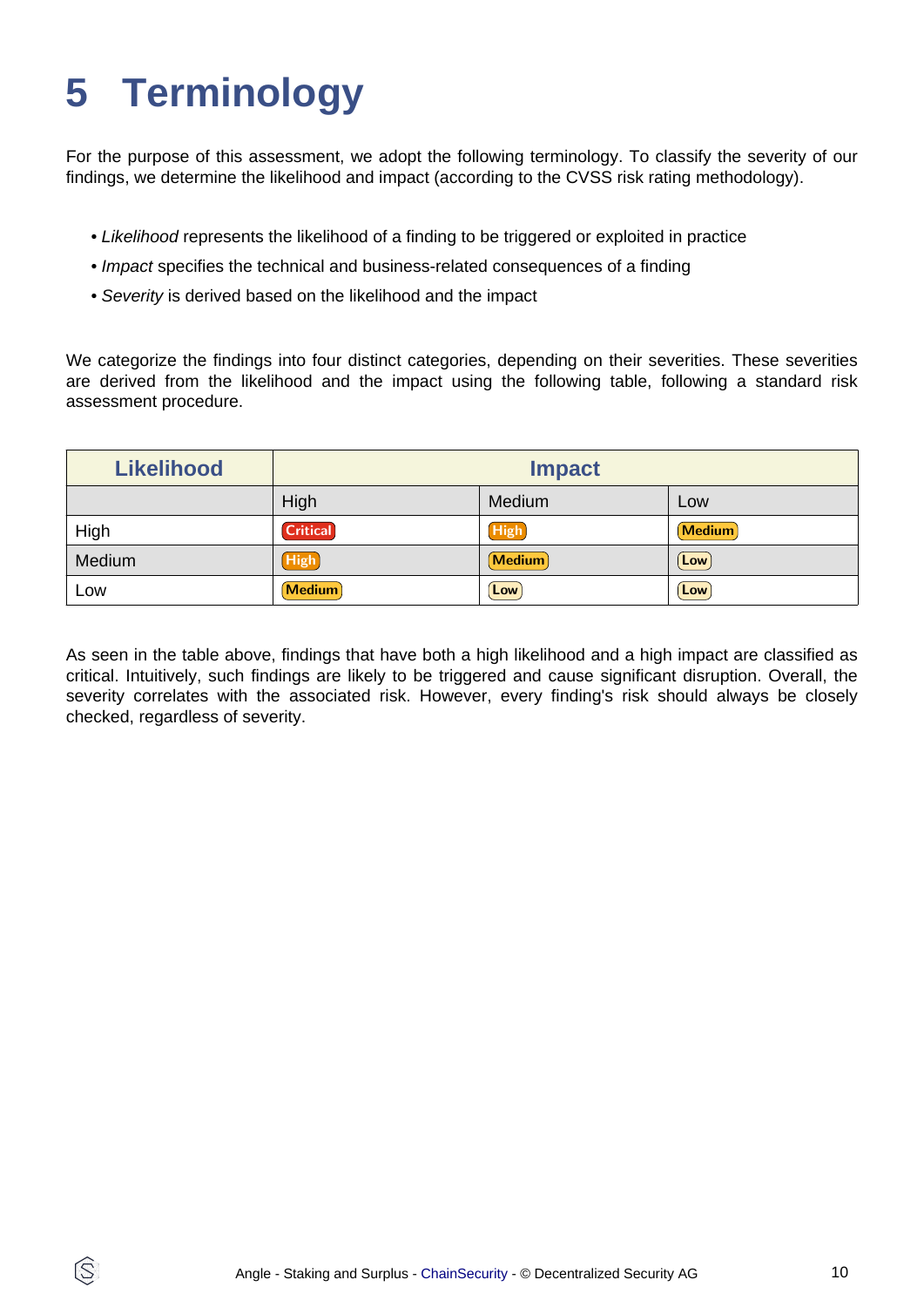# <span id="page-10-2"></span><span id="page-10-0"></span>**6 Findings**

In this section, we describe any open findings. Findings that have been resolved have been moved to the [Resolved Findings](#page-13-1) section. The findings are split into these different categories:

- Security : Related to vulnerabilities that could be exploited by malicious actors
- Design : Architectural shortcomings and design inefficiencies
- Correctness : Mismatches between specification and implementation

Below we provide a numerical overview of the identified findings, split up by their severity.

| <b>Critical</b> -Severity Findings |   |
|------------------------------------|---|
| <b>High-Severity Findings</b>      | Ü |
| <b>Medium</b> -Severity Findings   |   |
| <b>Low</b> -Severity Findings      | 3 |

- [Incorrect Accounting in report\(\)](#page-10-1) Acknowledged
- [Checks on interestsForSurplus](#page-11-0) (Acknowledged
- [Governance Differences](#page-11-1) Acknowledged

# <span id="page-10-1"></span>**6.1 Incorrect Accounting in report()**

Design **Low** Version 2 Acknowledged

PoolManager. report() is called by a strategy to report the performance when harvesting. First, some parameters are updated and funds are transferred. Then, surplus for the administration is set aside and the gain or loss for SLPs is signaled to StableMaster.

However, the propagation of loss for SLPs could lead to accounting issues. Assume the following scenario:

- Neither interest for admins nor admin debt has been accumulated so far.
- The interests are shared 50/50 for surplus and the stablemaster (the SLPs)
- 1. Assume 10 SanDAI have been minted and the current rate is 3, meaning that each SanDAI is worth 3 DAI. The pool has 30 of the underlying available which can be used by the strategy.
- 2. The strategy now signals a loss of 20.
- 3. loss is 20 and is split equally: lossForSurplus is 10.
- 4. lossForSurplus > interestsAccumulatedPreLoss holds.
- 5. The admins cannot currently cover any loss. Hence, their debt is increased by setting adminDebt to 10.
- 6. A loss of 10 is signaled to StableMaster. The rate drops from 3 to 2.
- 7. However, the StableMaster accounts for a loss of 10 DAI while SLPs actually compensated with 20 DAI since they are temporarily covering some loss for the admins. Hence, the accounting of the StableMaster mismatches the SLPs balance in the PoolManager which holds only 10 DAI.
- 8. Only 5 SanDAI can be redeemed (at the current rate of 2), the remaining 5 SanTokens cannot as they are not backed by funds since PoolMaster holds only 10 underlying tokens (but the rate is 2).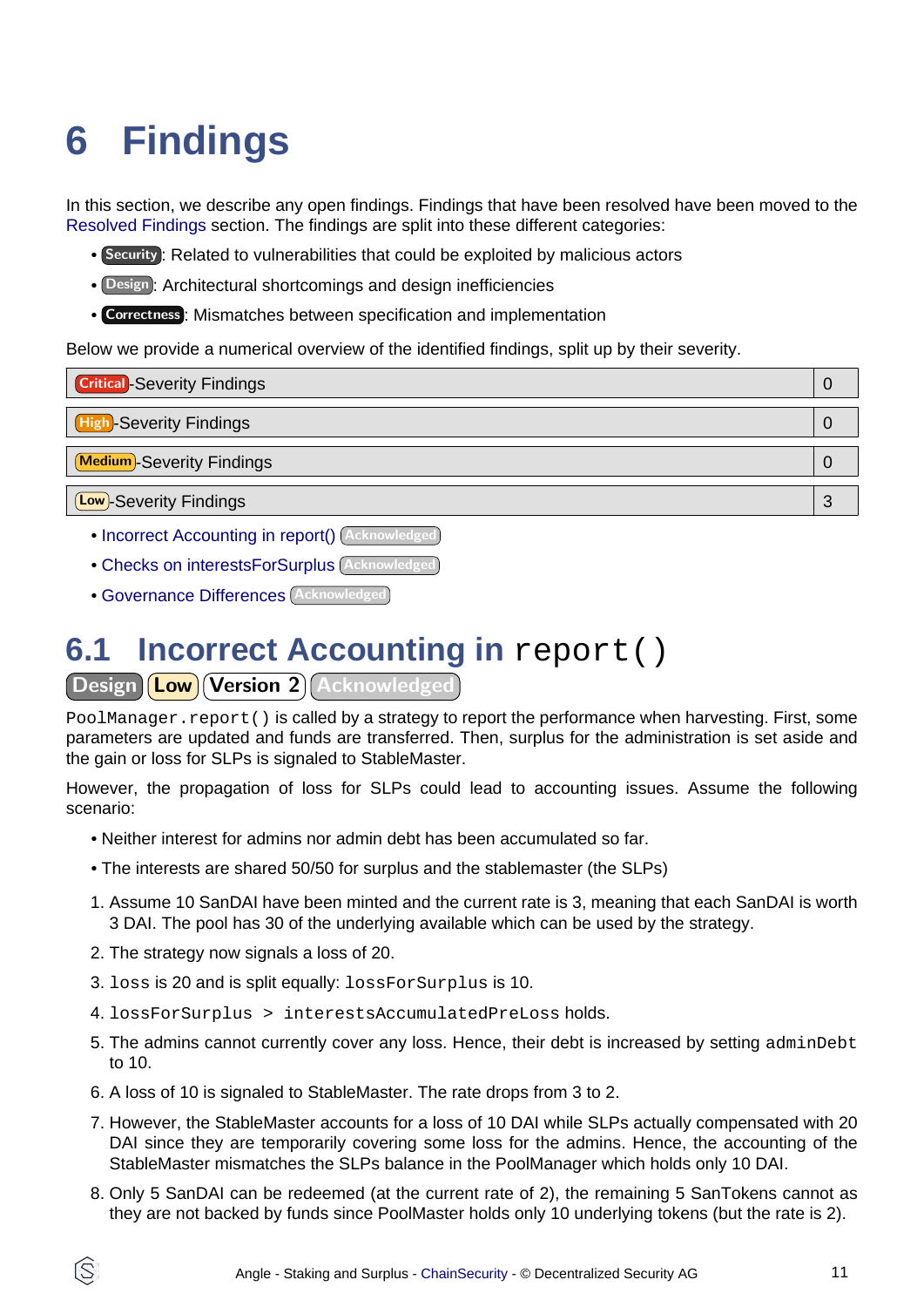Only after the adminDebt has been paid back, sufficient funds will be available in the StableMaster. In the meantime, further issues could arise.

#### **Acknowledged:**

Angle has acknowledged this issue since such scenarios are unlikely to occur. However, Angle will monitor the system. If such a scenario is detected, Angle will handle the situation appropriately.

### <span id="page-11-0"></span>**6.2 Checks on** interestsForSurplus

Design (Low) Version 1 Acknowledged

The new interestsForSurplus parameter in the pool manager contract allows to split the strategies' profits between SLPs and the fee distributor. However, that parameter can range from zero to 100%. A high choice may contradict with the specification that SLPs will earn more interest by depositing to protocols through Angle compared to direct deposits. Upper-bounding the aforementioned range further could increase trust and ensure splits are fair.

#### **Acknowledged:**

#### Angle replied:

We don't want to add an upper bound, and as in other part of the protocol we suppose the guardians have aligned incentives with the protocol. Governance could for instance decide to set 100% of the fees for veANGLE holders and at the same time redistribute all the transaction fees to SLPs to counterbalance for that. We added comment to the function setInterestForSurplus.

## <span id="page-11-1"></span>**6.3 Governance Differences**

Design (Low) Version 1 Acknowledged

The Angle distributor and the liquidity gauge both support only one governor. That diverges from the other contracts' capability of having multiple governors. That change of the governance system in the new module is undocumented.

#### **Acknowledged:**

#### Angle replied:

These differences are due to the change of paradigm of governance where we will use snapshot voting implemented by a multisig instead of true on-chain governance. Note that technically, the `AngleDistributor` could support multiple governors.

Another reason is that most Curve contracts we have forked support only one governor. The `LiquidityGauge` forked from Curve had only one governor, we therefore decided to keep it. The same will go for the other contracts of the protocol.

Most contracts of the protocol were coded to support multiple governors. One will however be used in practice however.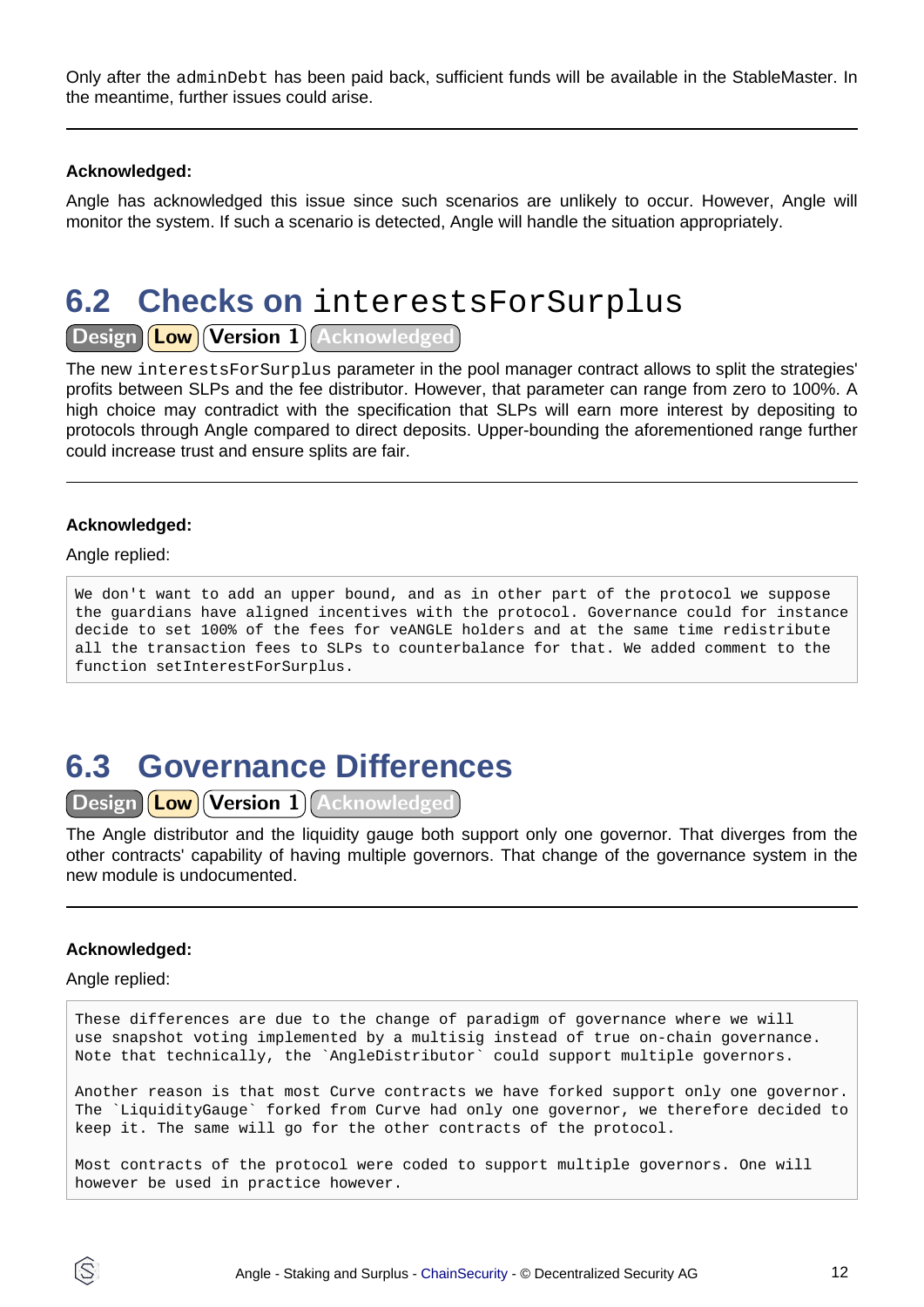Note that also only one governor is supported in the surplus contracts (following the same reasoning).

 $\circledS$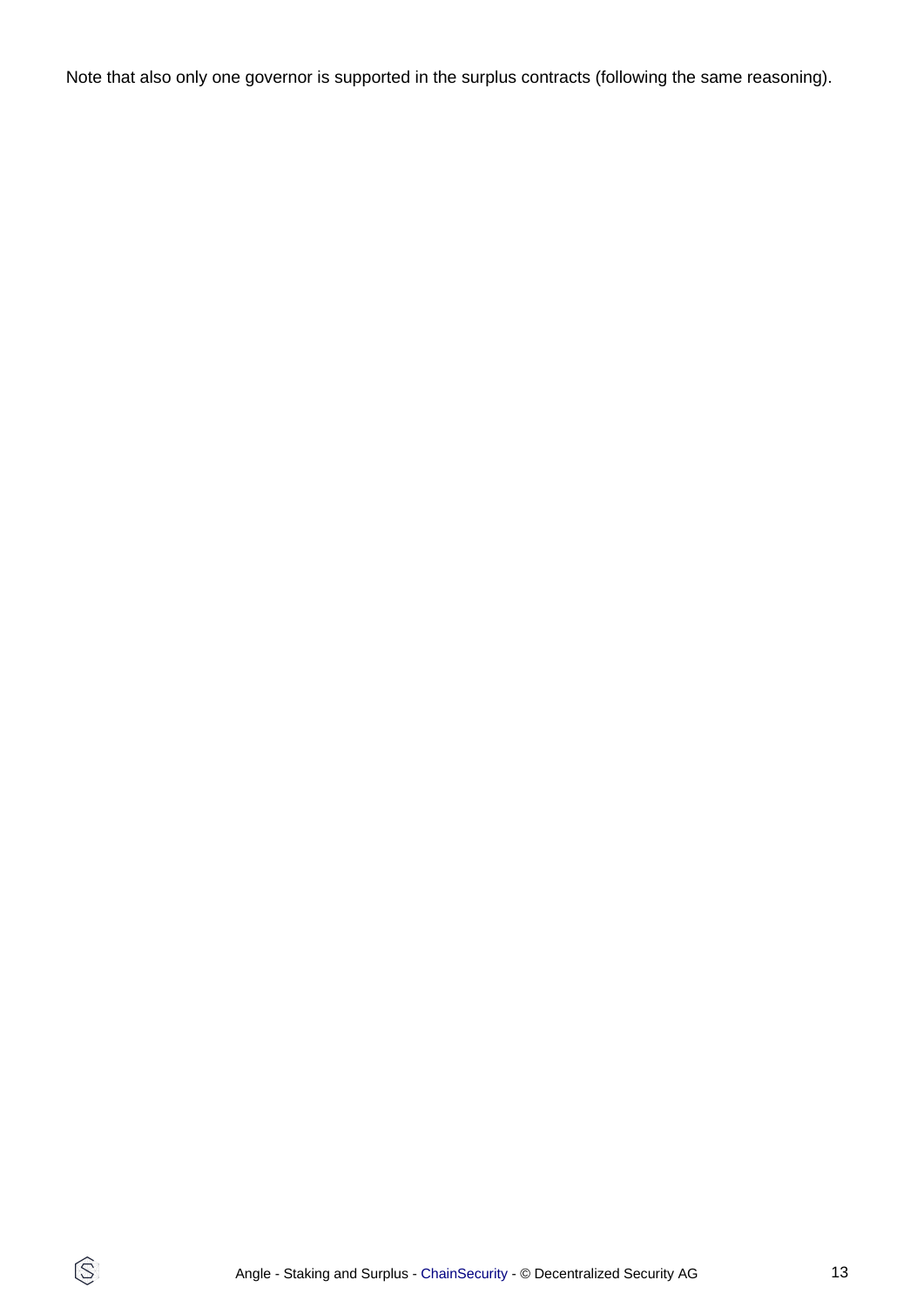# <span id="page-13-1"></span><span id="page-13-0"></span>**7 Resolved Findings**

Here, we list findings that have been resolved during the course of the engagement. Their categories are explained in the [Findings](#page-10-2) section.

Below we provide a numerical overview of the identified findings, split up by their severity.

| <b>Critical</b> -Severity Findings |  |
|------------------------------------|--|
|                                    |  |
| -Severity Findings                 |  |

• [Ineffective Protection Against Sandwich Attacks, Missing Slippage Protection](#page-13-2) Code Corrected

Medium -Severity Findings 4

- [Potentially Stuck Funds After Collateral Removal](#page-14-0) Code Corrected
- [Race Condition on Loss](#page-14-1) Code Corrected
- [Reverting on setGaugeKilled\(\)](#page-14-2) Code Corrected
- [recoverERC20 Does Not Account for the New interestsAccumulated](#page-15-0) Code Corrected

#### Low -Severity Findings 9

- [\(Missing\) Checks on Path](#page-15-1) Code Corrected
- [Commented Code](#page-16-0) Code Corrected
- [Confusing Naming](#page-16-1) Code Corrected
- [Documentation Mismatches](#page-17-0) Specification Changed
- [Gas Optimizations](#page-17-1) Code Corrected
- [Guardian Powers](#page-18-0) Code Corrected
- **[Outdated Compiler Version](#page-18-1) Code Corrected**
- [burn in Surplus Converters Not Paused](#page-18-2) Code Corrected
- **[is\\_killed Remains Unused](#page-18-3) Code Corrected**

# <span id="page-13-2"></span>**7.1 Ineffective Protection Against Sandwich Attacks, Missing Slippage Protection**

Security High Version 1 Code Corrected

The buyback functions of the SurplusConverter contracts is permissioned in an attempt to prevent sandwich attacks. This protection however is ineffective due to a phenomena know as Miner Extracted values. Please see thi[s blogpost](https://blog.chain.link/what-is-miner-extractable-value-mev/) for more information. In short, while the permissioned function may prevent a sandwich attack e.g. from within a smart contract, for miner it's still possible to put a transaction just before and after this transactions in order to sandwich it. Such attacks can actually be observed on chain, this is more than just a theoretical threat.

The calls to the exchanges within the implementations of the buyback() functions have their slippage protection disabled by setting the minimum incoming amount to 0. This is very dangerous.

#### **Code corrected:**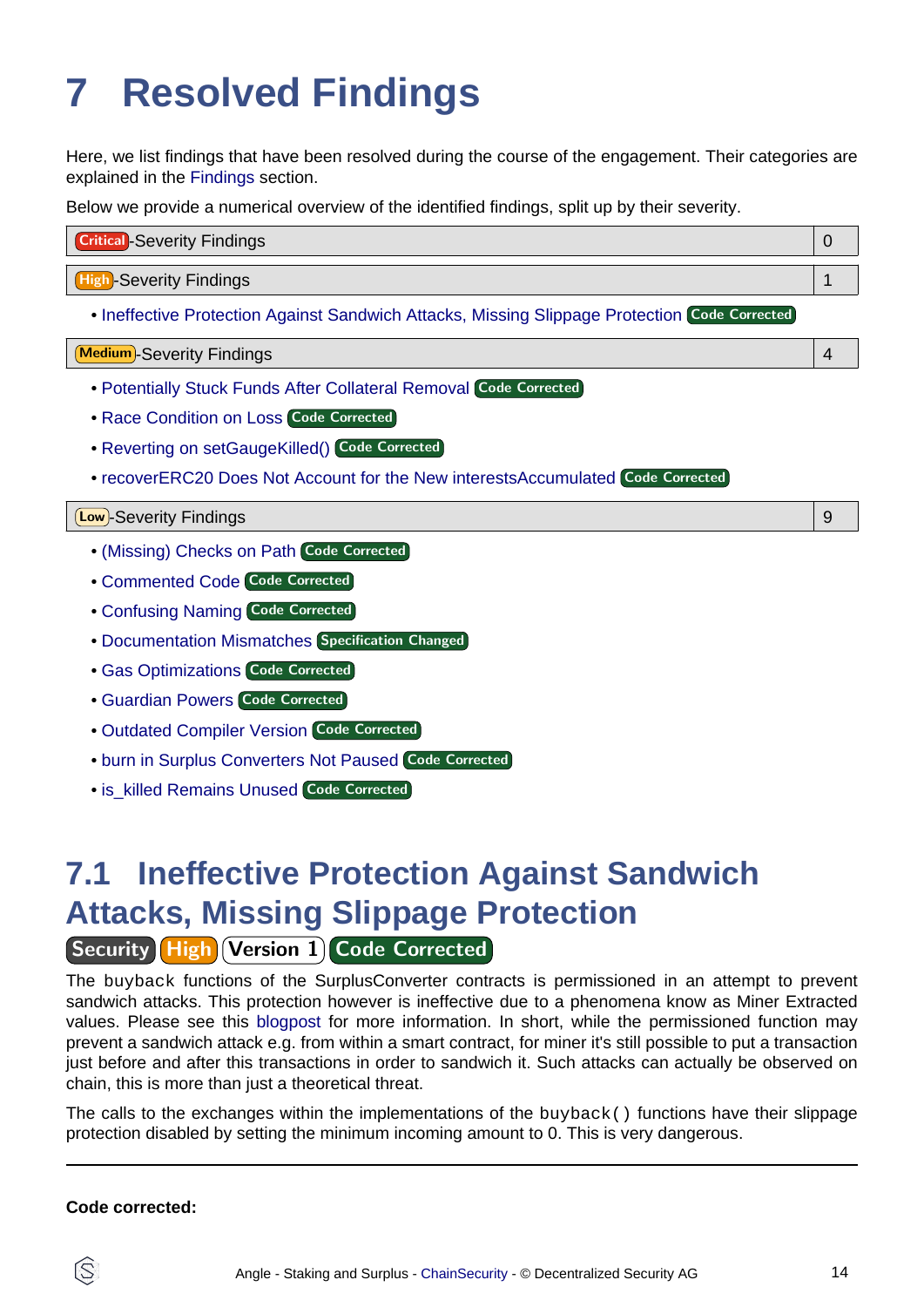Whenever there is potential slippage, the buyback function now features an additional parameter specifying the minimum amount to be received. In the current SurplusConverter contracts interacting with an exchange, this value is passed as minimum incoming amount parameter to the router contracts of the exchanges.

# <span id="page-14-0"></span>**7.2 Potentially Stuck Funds After Collateral Removal**

#### Design Medium Version 1 Code Corrected

Tokens of the underlying may be stuck in the SurplusConverterSanTokens contract should a collateral be removed from the StableMaster contract. buyback() will no longer work after the collateral has been deactivated in the StableMaster and it's no longer possible to exit the underlying held by the SurplusConverterSanToken contract. Should a collateral be removed, it's important to shut down the corresponding SurplusConverterSanTokens contract first.

#### **Code corrected:**

A function recoverERC20, callable only by a governor, has been implemented in the parent contract BaseSurplusConverter to enable withdrawing funds from all the converters.

# <span id="page-14-1"></span>**7.3 Race Condition on Loss**

Design Medium Version 1 Code Corrected

When a strategy made a loss, a race condition between veAngle holder / long term admins and Standard Liquidity Providers (SLPs) will arise:

Angle Stakers will attempt to call pullSurplus() to evacuate the surplus and protect their profits while SLPs will try to call harvest() on the strategy, which reports the loss to the PoolManager and at least partially tries to cover the loss using interestsAccumulated of the Angle Stakers.

However, the receivers of the funds can trick the SLPs by pulling surplus after each gain immediately.

#### **Code corrected:**

A new variable tracking the debt to be covered by the admins has been introduced. When the loss is too high such that the currently available interestsAccumulated are not enough to cover for the losses, this debt is accrued. If there is a gain, the gain is first going to reimburse the debt and only afterwards accrue new interestsAccumulated.

Note that upon the first loss to be reported the race condition still exists. Admins may withdraw the interestsAccumulated first but then have to cover the debt accrued by the reported loss with the next profit/profits reported.

### <span id="page-14-2"></span>**7.4 Reverting on** setGaugeKilled() Correctness Medium Version 1 Code Corrected

The AngleDistributor has the ability to remove the approval for a gauge through setGaugeKilled. That function contains following line:

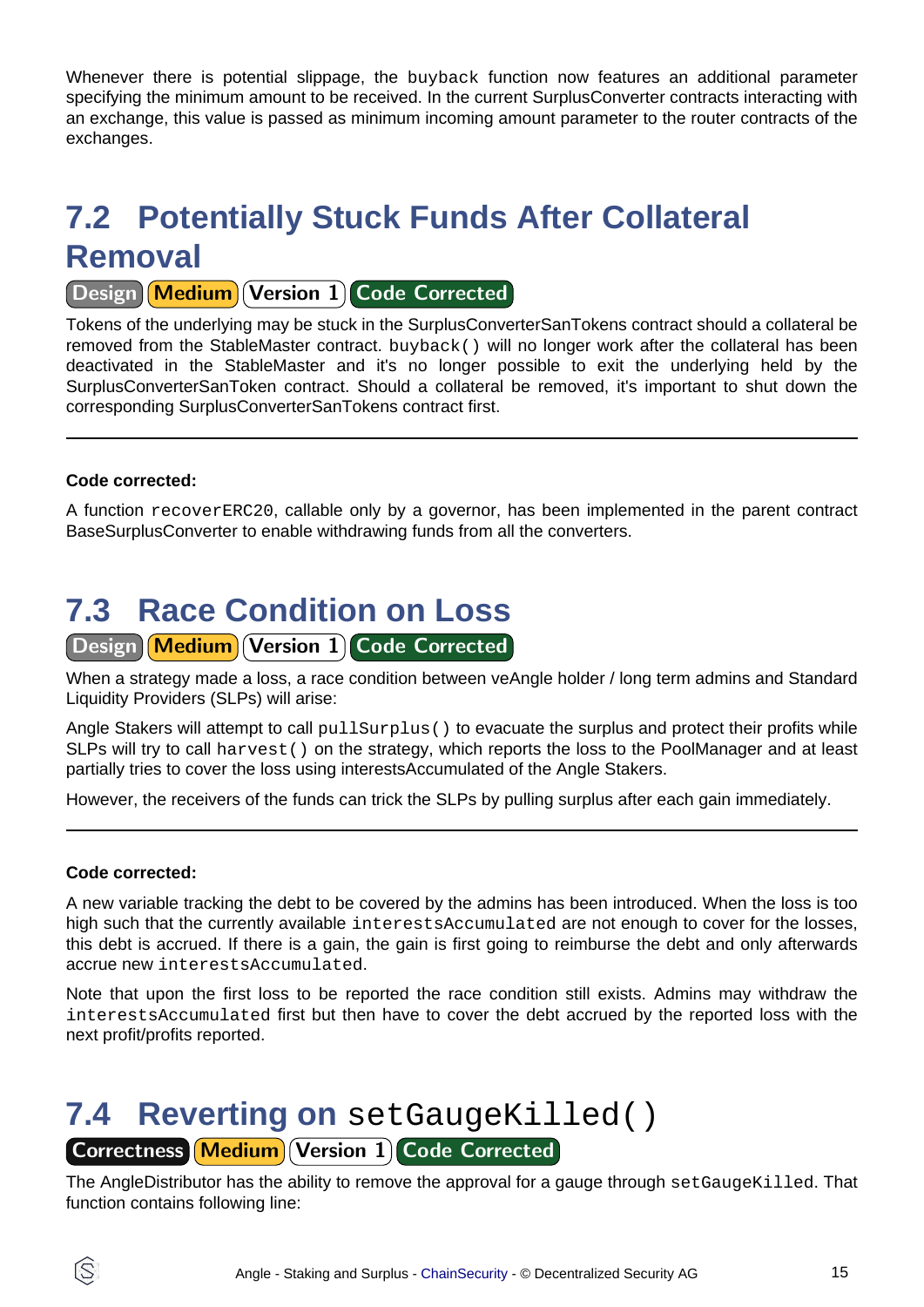```
require(IGaugeController(controller).gauge_types(gaugeAddr)
= -1 && lastTimeGaugePaid[gaugeAddr] != 0, "112");
```
Note that the controller's gauge types function is defined as follows:

```
gauge_type: int128 = self.gauge_types_[_addr]
assert gauge_type != 0
return gauge_type - 1
```
It reverts if the gauge type is 0 (return value -1). However, the first code snippet shows that the call reverts if the return type is not -1. Hence, setGaugeKilled() will revert always revert.

#### **Code corrected:**

The precondition has been simplified to

require(lastTimeGaugePaid[gaugeAddr] != 0, "112");

Moreover, it can now only be called by guardians.

### <span id="page-15-0"></span>**7.5** recoverERC20 **Does Not Account for the New** interestsAccumulated

#### Correctness Medium Version 1 Code Corrected

Function recoverERC20 of the PoolManager allows the Governor to recover ERC20 tokens held by this contract. Any amount of arbitrary ERR20 tokens held by the contract can be exited, however for the token of the pool there are some restrictions in order to prevent the Governor to pull funds belonging to the protocol. Due to onchain constraints there are some limitations however and this can only be seen as sanity check. The HA claims are not included as it's not feasible to calculate this amount.

The new functionality introduces interestsAccumulated which contains the amount of tokens reserved as surplus and which can be exited using the pullSurplus() function, however the check in recoverERC20() has not been updated to account for them.

#### **Code corrected:**

interestsAccumulated is now considered in the computations of recoverERC20().

## <span id="page-15-1"></span>**7.6 (Missing) Checks on Path**

Design **Low** Version 1 Code Corrected

Function addToken of the SurplusConverterUniV2Sushi contract which can only be called by the trusted Guardian role checks the given path:

```
require(pathLength \geq 2 \& path[pathLength - 1]= address(rewardToken) && path[0] == token, "111");
```
The corresponding function of the SurplusConverterUniV3 contract doesn't do any check on the path.

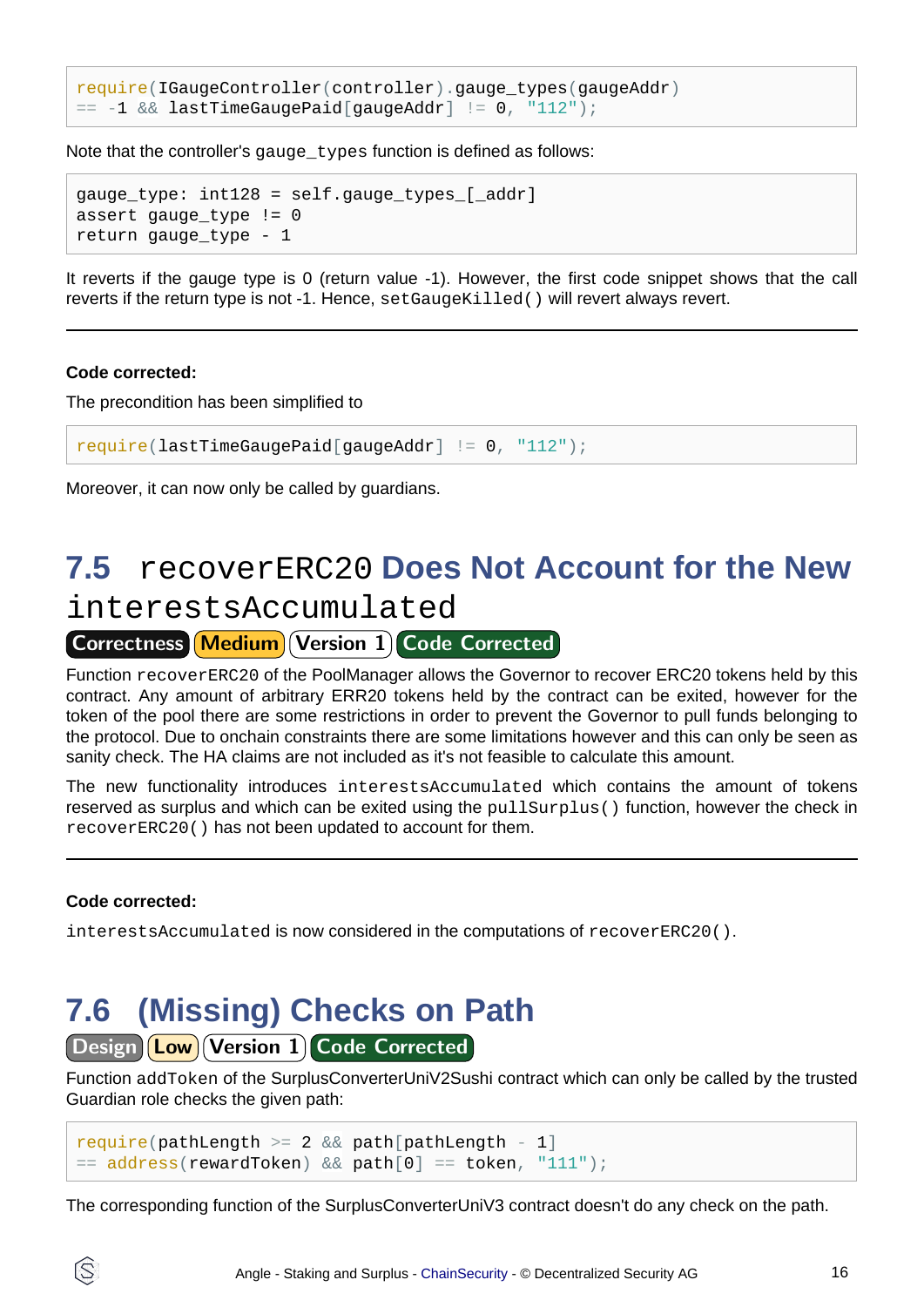**Code corrected:**

SurplusConverterUniV3 now also implements sanity checks for the path.

# <span id="page-16-0"></span>**7.7 Commented Code**

Design | **Low** | Version 1 Code Corrected

In the surplus converter for UniswapV2 / Sushiswap, the buyback function has the following commented code:

// uint256 amount =  $IERC20(token)$ .balanceOf(address(this));

For clarity this code could be removed.

However, the balance could be used to create a sanity check for a successful swap. Both, the UniswapV2/Sushiswap and the UniswapV3 SurplusConverter contracts do not revert early if the contract's balance is smaller than the specified buyback amount.

#### **Code corrected:**

The commented code has been removed.

## <span id="page-16-1"></span>**7.8 Confusing Naming**

#### Design **Low** Version 1 Code Corrected

The contracts called surplusConverters are to be used as what is called surplusDistributor inside the PoolManager contract. Especially as there exists another contract called FeeDistributior, the naming may be confusing.

PoolManager.pullSurplus() actually pushes the surplus to the surplusDistributor.

While the structure of the contracts SurplusConverterUniV2Sushi and SurplusConvertUniV3 is identical, one has functions called addToken/revokeToken while in the other they are called updateToken/revokeToken.

Inside the SurplusConverterUniV2Sushi contract the complementary functions addToken and revokeToken take the parameter typePath and type respectively. Although these parameters have different names, the meaning of their values is not aligned:

```
_typePath: 0: SushiswapPath
              1: uniswapPath
_typePath: 0: SushiswapPath and uniswapPath
              1: SushiswapPath
            >-2: UniswapPath
```
Clear and structured naming greatly improves readability of the code and helps to avoid confusion or potentially resulting coding errors.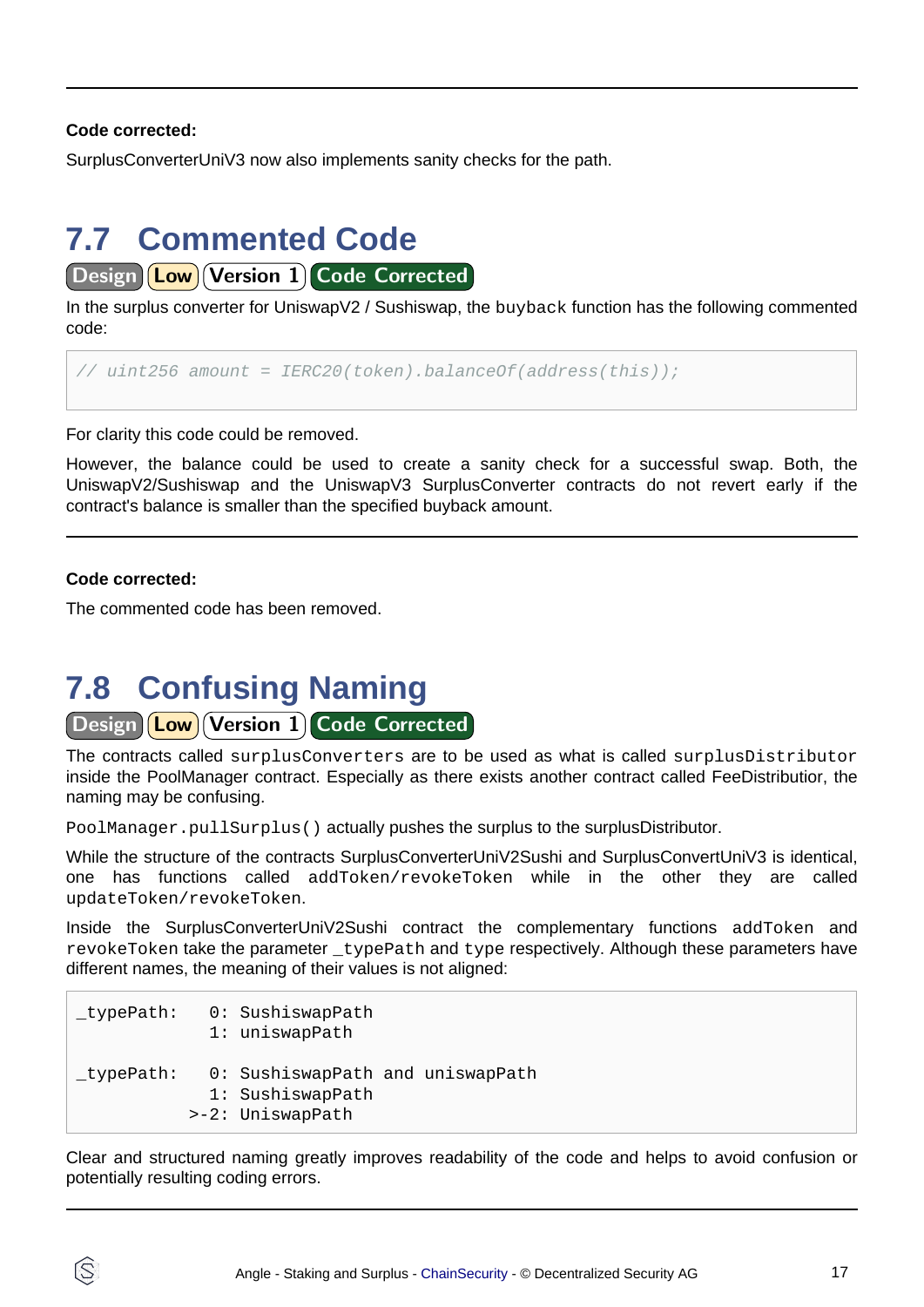#### **Code corrected:**

The naming has been changed.

# <span id="page-17-0"></span>**7.9 Documentation Mismatches**

#### Correctness **Low Version 1** Specification Changed

The documentation of some functions mismatches their implementations in several places:

- The documentation of buyback() for the UniswapV3 and SanToken converters, specify that it swaps on Uniswap or Sushiswap, which is incorrect (Copy&Paste error).
- The documentation the converter functions specifies the FeeDistributor as the recipient. However, the recipient of the funds could also be another converter (e.g. setFeeDistributor).

#### **Specification changed:**

The comments have been corrected accordingly.

## <span id="page-17-1"></span>**7.10 Gas Optimizations**

#### Design **Low** Version 1 Code Corrected

The gas consumption of some functions could be reduced. For example:

- In PoolManager.report() in the if(loss > 0) branch, the variable interestsAccumulated is read four times from storage.
- In PoolManager.pullSurplus() surplusDistributor is read three times and token is read twice from storage.
- In BaseSurplusConverter.setFeeDistributor() rewardToken is read twice from storage.
- The Sushi / UniswapV2 surplus converter stores the length of the path. Since this can be retrieved from the array itself, that results in unnecessary storage writes.
- The buyback in the Sushi / UniswapV2 where both paths are present reads either the path for UniswapV2 or Sushiswap twice from storage. Similarly, the router address for one of these will be read twice from storage.
- AngleDistributor.toggleDistributions() has two storage reads. However, one could be sufficient.
- Even though not a gas optimization: BaseSurplusConverter imports IUniswapRouter which is unused.

This list of examples illustrates some inefficiencies in code which could increase the gas consumption of users. Some of these optimizations may or may not be done by the optimizer. As the exact behavior of the optimizer is unknown/undocumented the optimizations may be done manually, as is done in large parts of the Angle codebase already.

#### **Code corrected:**

All optimizations listed above have been implemented.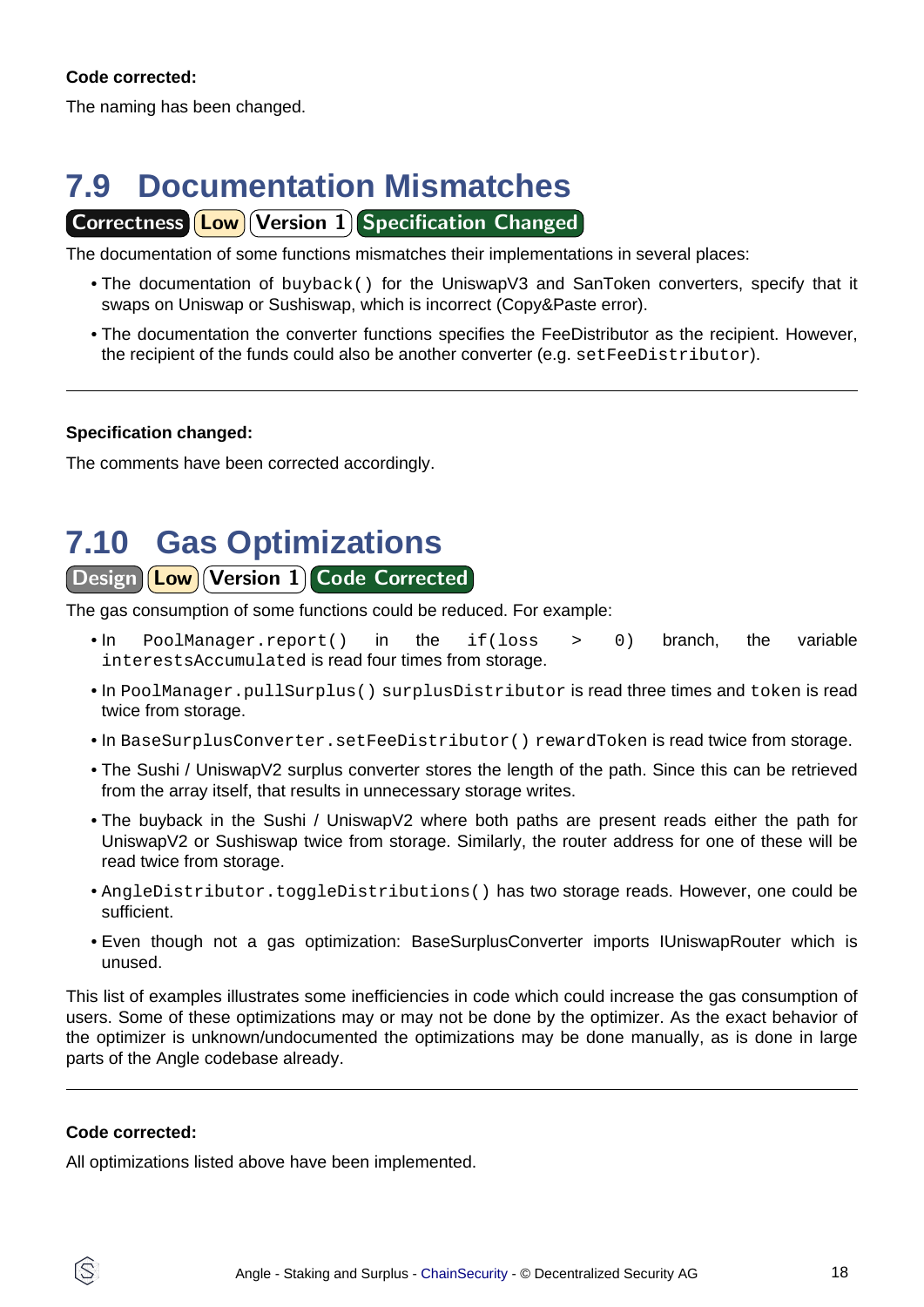# <span id="page-18-0"></span>**7.11 Guardian Powers**

Design **Low** Version 1 Code Corrected

The guardian has been specified as a role that can change system parameters. However, when transferring funds it is typically required that the governance performs such actions. Note, that in the new code the guardian can be overly powerful (e.g. setting the fee distributor).

#### **Code corrected:**

Now, the governor role has been introduced to the surplus converter contracts. Note that only governors can set the fee distributor. That restricts the permissions of the guardian.

# <span id="page-18-1"></span>**7.12 Outdated Compiler Version**

Design **Low** Version 1 Code Corrected

The project uses an outdated version of the Vyper compiler.

```
# @version 0.2.15
```
At the time of writing the most recent Vyper release of version  $0.2.x$  [is 0.2.16](https://vyper.readthedocs.io/en/stable/release-notes.html#v0-2-16) which contains some bugfixes but no breaking changes.

#### **Code corrected:**

The compiler version has been updated to 0.2.16.

### <span id="page-18-2"></span>**7.13** burn **in Surplus Converters Not Paused** Correctness **Low Version 1 Code Corrected**

The BaseSurplus converter specifies the following for function pause:

/// @dev After calling this function, it is going to be impossible for whitelisted addresses to buyback /// reward tokens or to send the bought back tokens to the `FeeDistributor`

However, as burn() has no whenNotPaused modifier, it is possible to send funds to the fee distributor. Without documentation the expected behavior is unclear.

#### **Code corrected:**

The whenNotPaused modifier has been added to burn().

## <span id="page-18-3"></span>**7.14** is\_killed **Remains Unused**

Design **Low** Version 1 Code Corrected

is\_killed remains unused in code. Therefore, its setter has no effect on the system. That functionality could be removed to reduce code size and, hence, to reduce deployment cost.

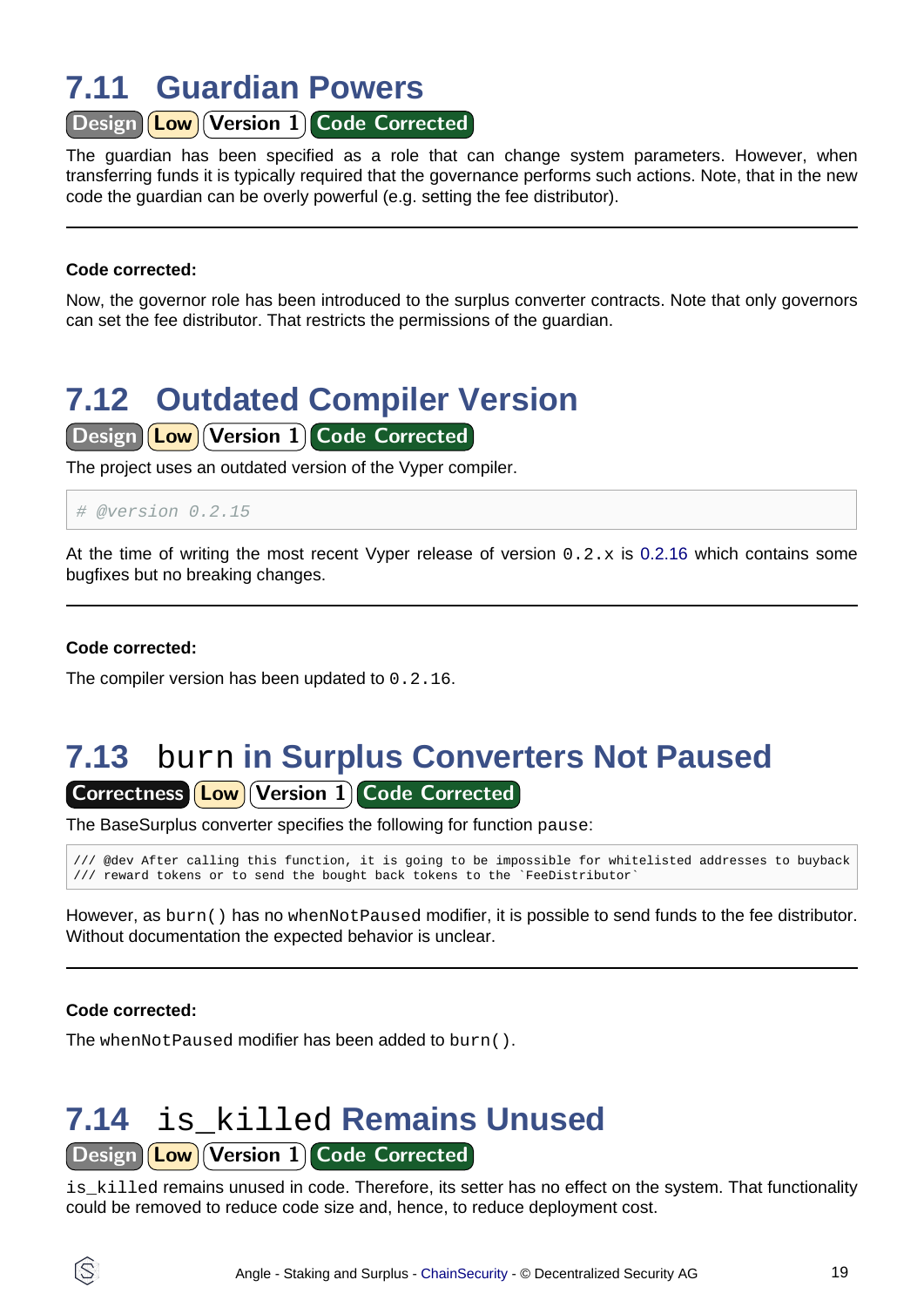#### **Code corrected:**

 $\circledS$ 

The code has been removed.